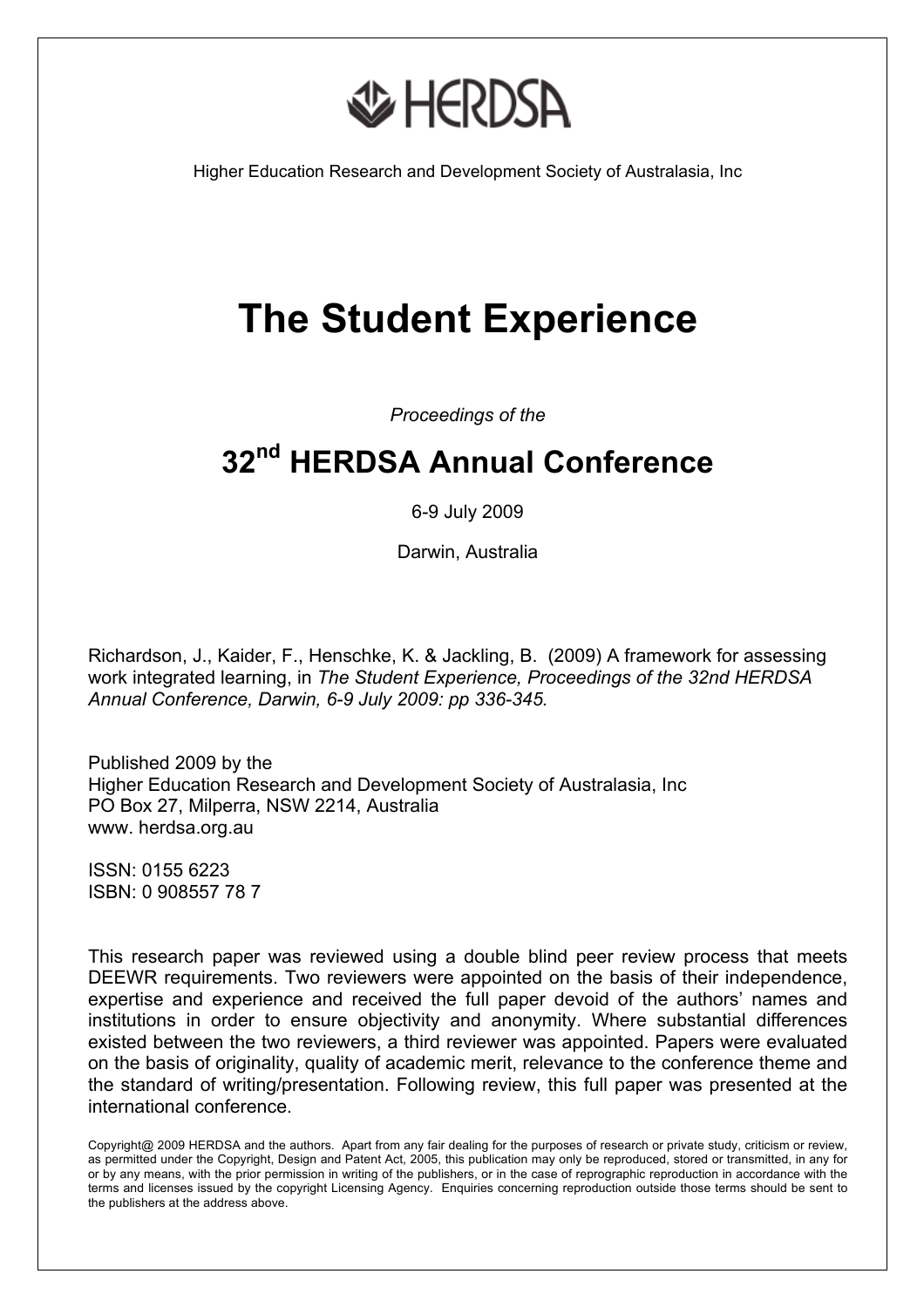# **A framework for assessing work integrated learning**

#### **Joan Richardson**

Royal Melbourne Institute of Technology, Melbourne, Australia joan.richardson@rmit.edu.au

#### **Friederika Kaider**

Royal Melbourne Institute of Technology, Melbourne, Australia friederika.kaider@rmit.edu.au

#### **Kathy Henschke**

Royal Melbourne Institute of Technology, Melbourne, Australia kathy.henschke@rmit.edu.au

> **Beverley Jackling** Victoria University, Melbourne, Australia Beverley.Jackling@vu.edu.au

Work Integrated Learning (WIL) is a signature feature of study at RMIT University and takes many forms including industry projects, field work, internships and one year co-operative education programs. Student 'work readiness' is a strategic priority. This capability relies on successful WIL experiences that ideally integrate the advancement and application of academic knowledge and skills with personal and generic employability capabilities. Assessing the acquisition and application of these skills in a work-based learning situation is the challenge addressed in this paper. Traditional assessment practices are typically used to measure the understanding and application of academic knowledge disseminated within the confines of the higher education environment. As these tools are not always the most appropriate measure for assessing work-based learning, research was conducted to map emerging innovative tools and practices designed for use outside the classroom and educational institutions. Surveys were conducted to obtain information from all stakeholders (academics, students, industry representatives) to provide their perceptions of assessment task validity in terms of professional and generic skill development. A synthesis of the findings formed the basis of the Contextual, Capability driven, Action-based learning, Relationship and collaboration building, Developmental, Student Centred (CCARDS) assessment framework. Each phase of our investigation either reinforced previous findings or gave new insights into the complexities surrounding WIL assessment practices. This paper presents the CCARDS framework as a simple checklist to be used to improve the quality of WIL assessment resources.

**Keywords:** work integrated learning, work-based learning, assessment in the workplace

#### **Introduction**

The current global paradigm shift has facilitated the emergence of the knowledge economy, a fundamental change that could be compared to the industrial and agricultural revolutions. Employers and professional bodies work with educational institutions to ensure the provision of vocational education. Today, adding value by crafting, generating and utilising knowledge is fundamentally limitless in its application and has changed the educational needs of individuals and employers to a 'just in time' mode (Burns et al., 2000). Work Integrated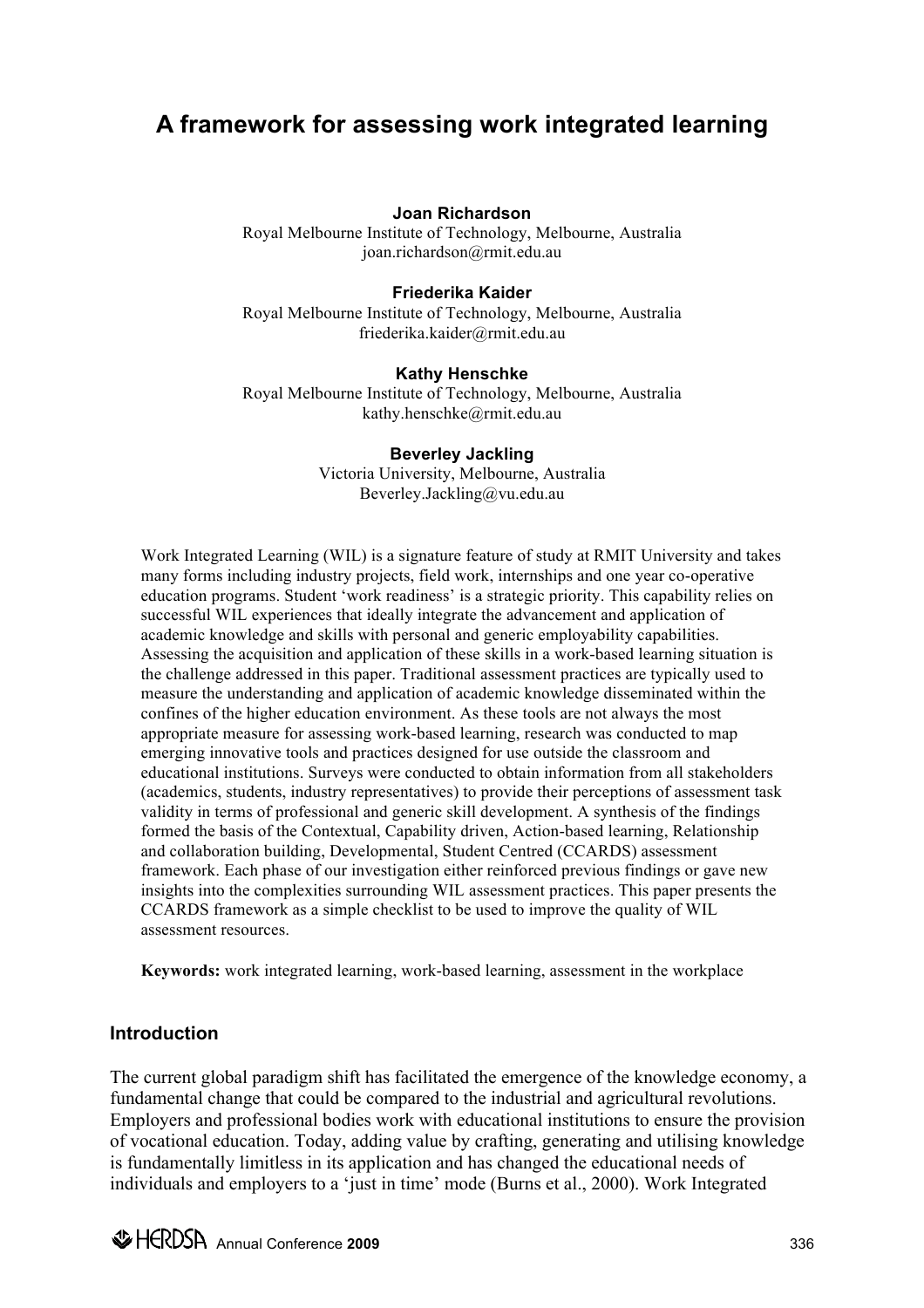Learning (WIL) curriculum projects offered by educational institutions endeavour to provide learning experiences that prepare students for the rigours of a rapidly changing global workplace.

WIL is a signature feature of study at RMIT University and takes many forms including industry projects, field work, internships, practicum and one-year co-operative education programs. RMIT recently strengthened the WIL component in all programs across the university, as a strategic priority. 'Work readiness' is seen as the product of work integrated learning experiences that integrates the advancement and application of academic knowledge and skills with personal and generic employability capabilities. These employability skills or 'soft skills' include communications, team work; problem-solving; initiative/enterprise; planning and organisation; self-management; learning; and technology (DEST, 2002).

Assessing the acquisition and application of these employability skills in a work-based learning situation is a challenge that many academics face. Assessment practices which are typically used to measure the understanding and application of academic knowledge in an educational situation are not always the most appropriate tools for assessing work-based learning. Assessing work integrated learning experiences requires consideration of: the activity to be measured, the context of the activity and the stakeholders involved (academics, students, industry representatives, peers). This paper summarises and discusses an investigation into assessment practices in work-based learning.

## **Research methodology**

This study focused on the co-operative year (co-op) offered by the undergraduate programs in four Schools (Marketing & Management, Accounting and Law, Economics and Finance and Business Information Systems) within the College of Business.

A project-based research methodology was used that involved three phases of activity:

- 1. A literature review of existing WIL assessment practices.
- 2. An analysis of surveys completed by key stakeholders on current WIL assessment practices.
- 3. A synthesis of the findings of the above investigations formed the basis for developing a framework for assessing work-based learning.

The extensive literature review conducted across the fields of co-operative education, workbased learning, organisational learning and higher education laid the foundation for the design and content of the surveys. As students, academics and co-op placement employers were major the stakeholders, separate surveys were designed for each group.

Survey participants were invited to provide information relating to the nature of their WIL activities, together with their perceptions of the effectiveness of assessment tasks completed in terms of the development of discipline learning and employability skills. The data collected from these surveys was analysed using SPSS to chart user perceptions of the effectiveness of the different types of assessment tasks and the contribution WIL makes to the development of 'soft skills'. Comments provided on the surveys enhanced the data set available for analysis.

Surveys targeted by stakeholder group were distributed to students via email and hard copy, key academics involved in WIL were current workplace supervisors in industry were emailed.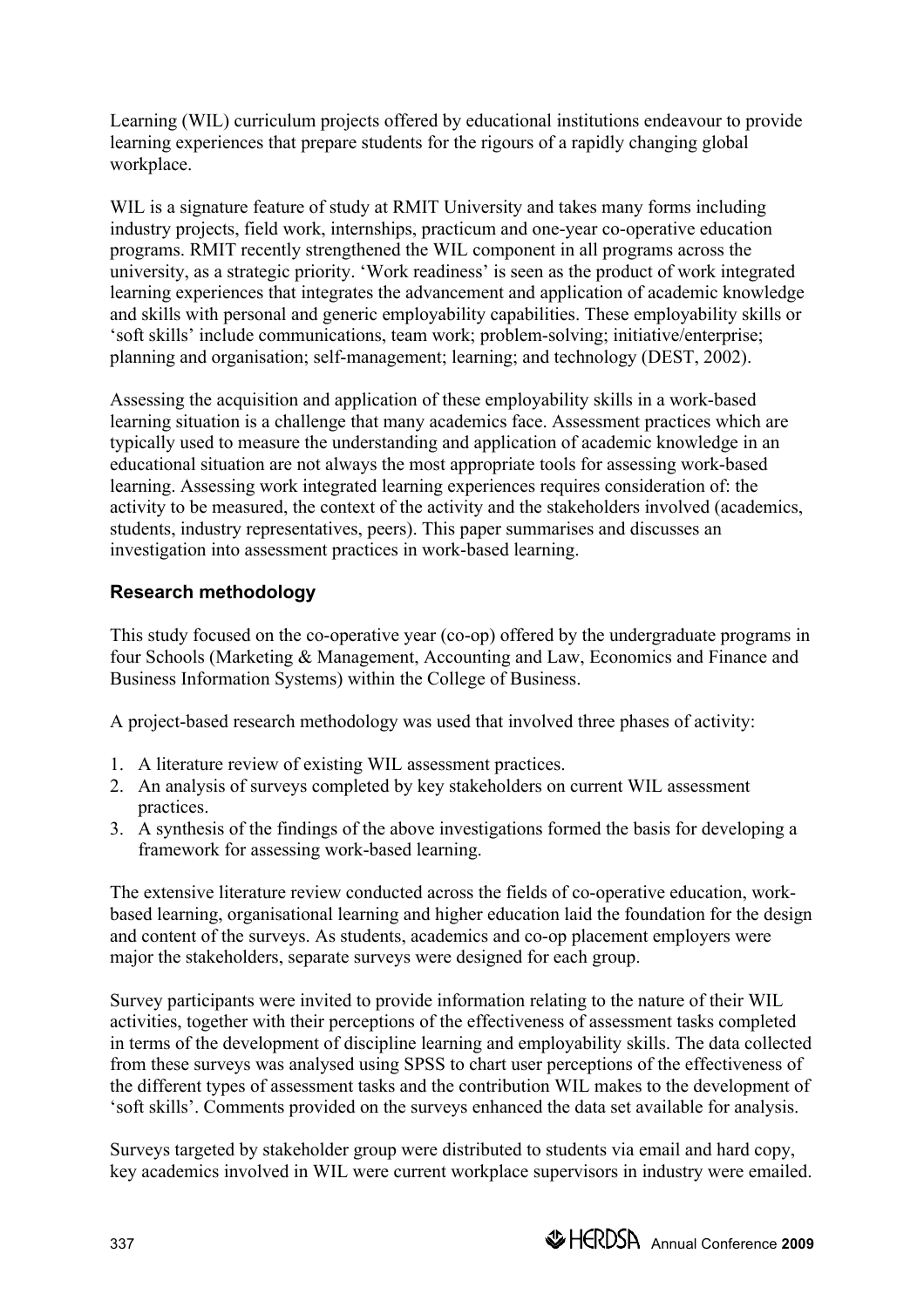The student survey sample was restricted by size and scope. All of the students surveyed were selected from one business school in Melbourne, Australia and might not represent the characteristics of all business schools or other professions, such as, health or education. The analysis results may have been more congruent than exist across all industry sectors due to the restriction to the business discipline.

#### **Literature review**

WIL programs seek to connect the professional and the practical and have the potential to reinforce professional learning acquired in traditional university environments; whilst ensuring generic skill development is irreplaceable. Atkinson, Rizzetti and Smith (2005) recognised that WIL has the potential to provide broader learning outcomes than classroombased study as it permits students to obtain benefits in terms of educational, individual, careers and vocational skills development. Corrin and Smith (2007) highlighted the increasing emphasis on WIL type learning experiences in Universities and the associated need to examine and refine the academic standards of its related assessment. Assessment tools used in WIL need to be such that they validate professional development and student learning experiences.

Concerns about assessment processes in WIL programs include observations that assessment tasks are often completed in a rush, in less than ideal conditions and focus on that which is easiest and in doing so omit a more detailed insight about student core capabilities (or lack thereof). Consequently assessments for work-based projects differ little from those which are university-based. Wellington et al. (2002) found that many institutions continue to use traditional assessment techniques such as exams as a preferred means of 'testing' student learning in WIL programs. This remains the scenario in most engineering courses and supposedly reflects the desire to assess the acquisition of specific knowledge and intellectual skills. Importantly however Wellington et al., along with others, argue that it is of doubtful validity in a WIL setting.

The underpinning cause for inadequate WIL assessment is a lack of understanding of the nature of learning in the workplace i.e. what is being learnt and how. Learning in the workplace is influenced by personal, interpersonal, institutional, social and historical factors (Foley, 2004). Workplace learning can be formal, non-formal, informal and incidental. However, most learning occurs informally, but consciously through experience; or incidentally and unconsciously (Eraut et al., 1998). This means that measurement of learning and capturing individual learner progress is fraught with complexity. Teaching and learning approaches for WIL need to cross disciplinary boundaries and go beyond traditional practices.

Several studies support the concept of aligning assessment with learning (Ramsden, 1992; Biggs, 2003, Henderson and McWilliams, 2008). A range of assessment tasks such as fieldwork assignments, reflective journals or self-appraisal reports are used to develop student early growth of job skills.

The fundamental concept of WIL is not new, as it encompasses a broad range of study and skill development, including cadetships, internships, apprenticeships and work placements over varying time frames. Vocationally orientated programs such as nursing, engineering and education have included practical placements as graduate work preparation since certification was introduced. The inherent diversity of contexts has been met with not only an enormous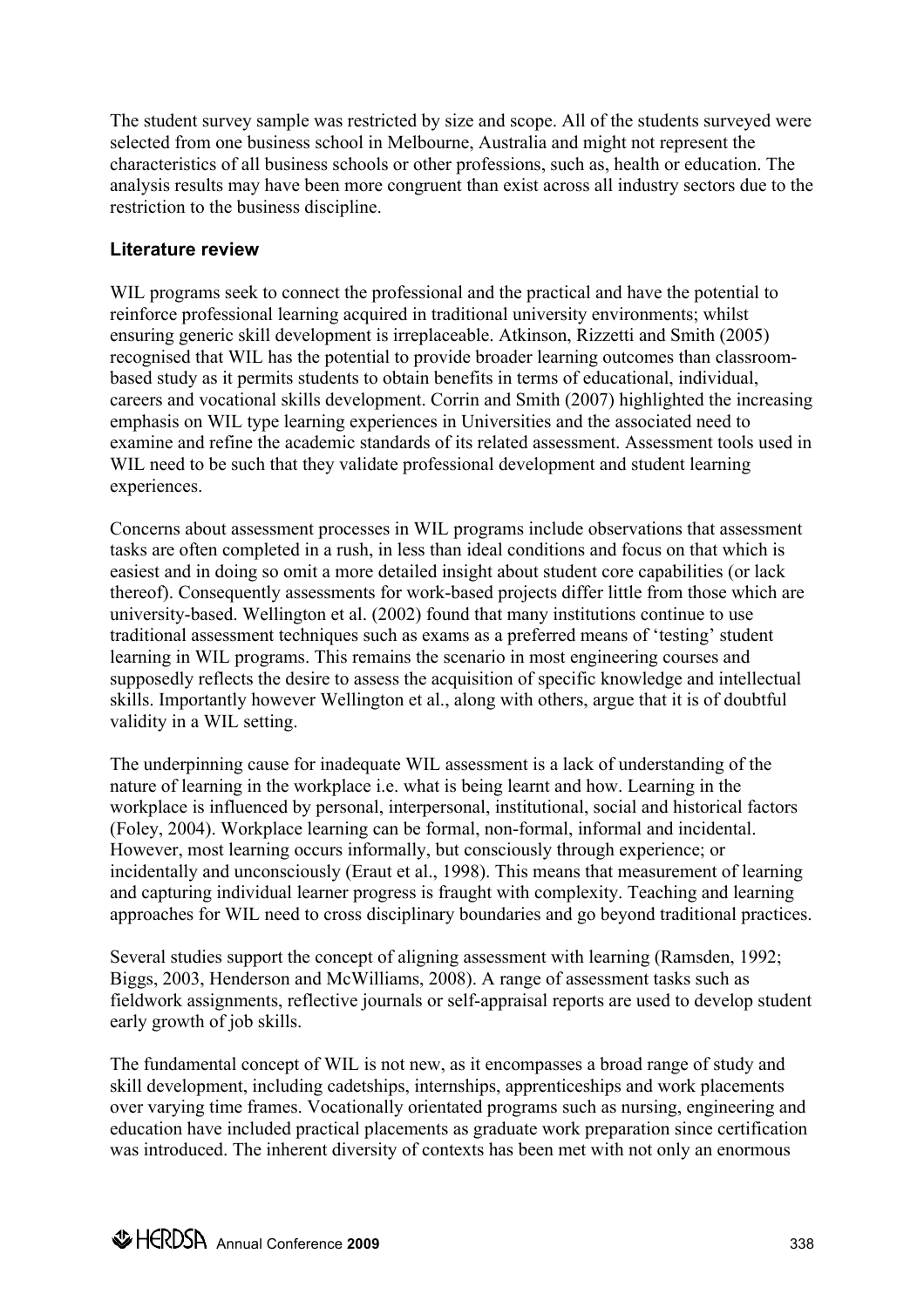range of learning activities but innovative assessment tools and practices. The literature review uncovered a number of criteria essential to the assessment of the WIL process.

#### **A. Self-directed, self-centred learning**

The nature of learning associated with WIL requires the student to be more self-directed 'than being formally taught by teachers' (Costley, 2007, p.2). Teachers become facilitators and students are required to demonstrate their successful WIL experience through the assessment process. However, students need to first be engaged with theories of learning so that they know what the learning is about and can articulate and provide evidence of learning (Costley, 2007; Brodie & Irving, 2007). This approach fits well in a constructive perspective of knowledge, which emphasises that knowledge is built by students, not by a teacher's direct instruction (Biggs, 2003). The student-centred learning approach places students as collaborators in the learning process taking responsibility for their own learning.

#### **B. Critical reflection**

In order for students to be enriched by their working experiences and develop work-related capabilities, Brodie & Irving (2007) promote the use of critical thinking as an assessment tool that encourages students to justify and validate their claims for learning. This process extends the value of critical thinking by enabling students to recognise their future learning needs and develop their capabilities for lifelong learning. This echoes the concept of assessment for lifelong learning (Boud, 2000; Boud & Falchikov, 2006). The assessment strategy of critical reflection also provides opportunities for students to assess themselves in both formative and summative ways through various assessment tasks such as learning journals, reflective interviews and reflective reports.

For example, throughout the placement semester, students of School of Engineering at an Australian University use a Professional Development Log to record their work activities and identify critical learning events, on a weekly basis. Each of these logs are given a mark by the academic but only the top six marks are included in formal assessment. Through reflective thinking in this industry internship program, students are recognising their progress with skills such as communication, negotiation, leadership and networking, and gaining professional maturity before entering the workplace as graduate engineers.

### **C. Capability development**

Capability building is a key component of successful WIL; but how to assess the quality of professional capability that meets student, employer and higher education requirements remains a challenge. The use of critical reflection (reflective thinking) is not sufficient for assessing capability building as it is based on the evidence of learning provided by the student, which is not necessarily verified by an objective source (McNamara, 2008; Brodie & Irving, 2007). An assessment strategy designed to overcome the lack of objective evidence, is to also include reports written by employers. Employer reports are a major assessment tool use in an architectural work experience program at an Australian University (Williamson, 2008). Assessments submitted by students and employers during the period 2000 to 2007 were reviewed and illustrated that 'in major work experience areas there is close agreement between the student and employer assessments' (p.628). To establish the acceptance of a WIL program and the quality of the assessments, it is necessary to obtain assessments from both students and employers (Williamson, 2008).

#### **D. Combination of formative and summative assessment**

A study by Jones, Jackson & Coote (2008) reveals that the most popular types of assessments used in the planning discipline is a combination of formative assessment by workplace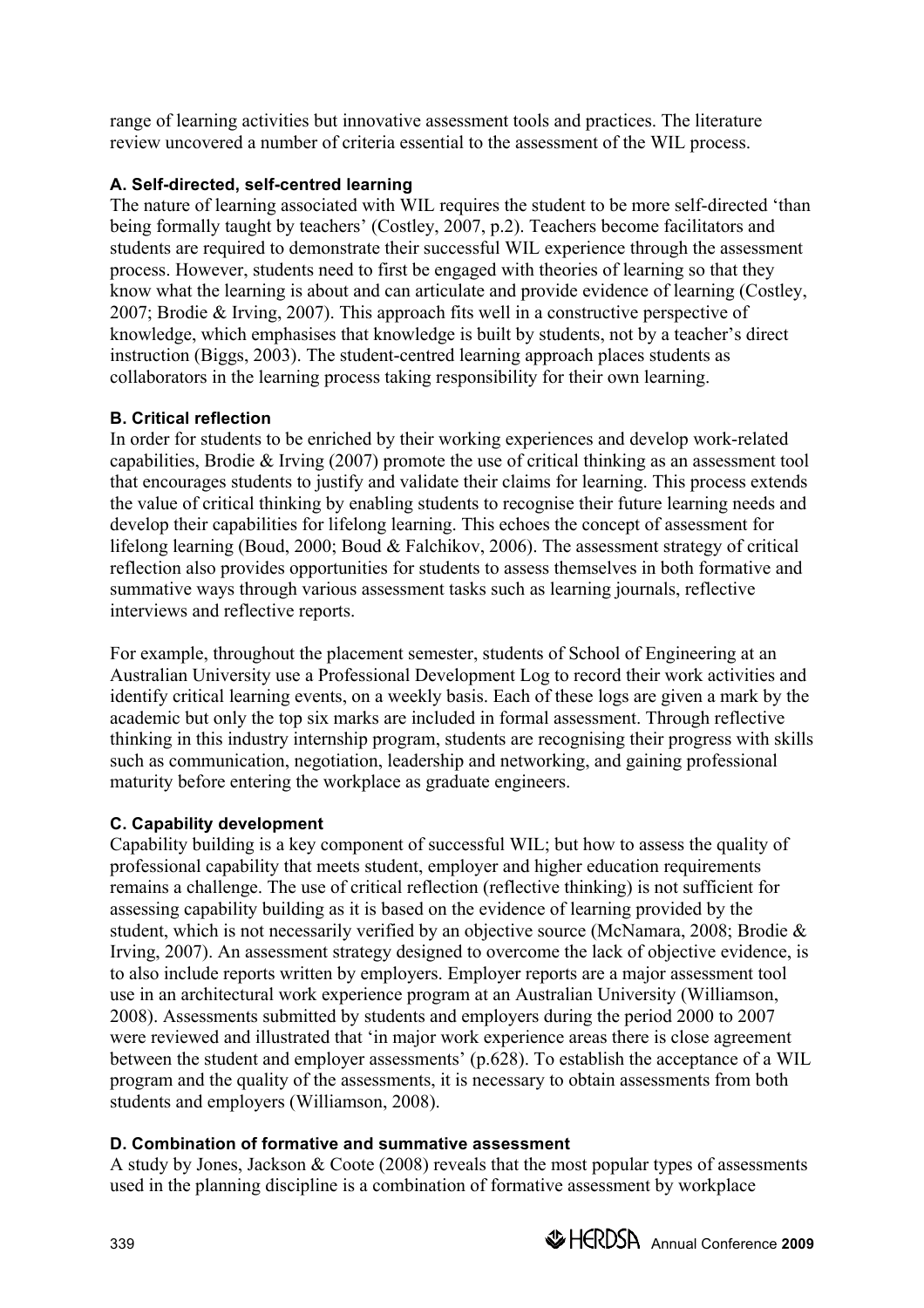supervisors and summative assessment provided by university academic staff. Students value the day-to-day feedback on work tasks provided by their workplace supervisors and this facilitates the development of student professional capabilities. However, many workplace supervisors have not received formal training in student supervision. Hence the judgmental feedback provided by some workplace supervisors may create barriers to learning (Jones et al., 2008, McNamara, 2008). In terms of summative assessment, students expect to receive clear criteria for writing a good reflective report from their academic supervisors (Jones et al., 2008).

#### **E. Feedback from mix of sources**

It is important to have learning outcomes for WIL activities that reflect the unique nature of the learning. It is not just the on-the-job learning nor is it just academic learning, rather it is a combination of the two. This work-based learning may involve a workplace supervisor and/or mentor and workplace colleagues and thus their role in assessment and feedback needs to be taken into consideration.

McNamara (2008) presents a model for the assessment of workplace capabilities in legal internships using evidence from a mix of sources, the student, the workplace supervisor and the academic supervisor to address the bias from a single source of evidence. Academic supervisors are involved to provide some moderation of variations across assessors. McNamara (2008) also encourages collaboration between stakeholders through the creation of a placement plan negotiated between the academic, student and supervisor. Peer assessment is another tool used in WIL assessment (McCulloch, 2008) which requires the provision of written feedback on team members' participation, active contribution, performance of tasks in line with agreed timelines, and ability to contribute to the team effort.

Alignment of assessment with work-based learning requires an understanding of the nature of learning in a work-based context. A number of strategies, tools and techniques for assessing WIL have been described. In the next section, the current assessment practices across RMIT's College of Business are reviewed.

# **Analysis of findings**

Surveys were distributed to 4th year students across the Business College. Of the total of 67 respondents surveyed, 37 were from Accounting programs, 17 from Business Information, 5 from Economics and Finance and 8 from Marketing. Over 64% of respondents were male. Interestingly, only 15% of respondents were international students. The majority of respondents were full time students (91%) or with a study mode of combination of full and part time (7.5%). Paid co-op placement was the type of WIL activity undertaken by most of the respondents (82%). The number of industry survey responses was limited to 11. The number of responses received from each cohort was not sufficient to deem the surveys as statistically valid. However, their responses were indicative of some of the views held and have been used in this light. It is intended to use the survey within RMIT outside the College of Business and at other Universities to build on the existing dataset.

#### **Existing assessment practices within the College of Business**

Within the College of Business the predominant assessment in co-op programs is the preparation of a business proposal and submission of a 3000–7000 words business report. A number of programs set hurdle requirements such as formal oral presentations on their work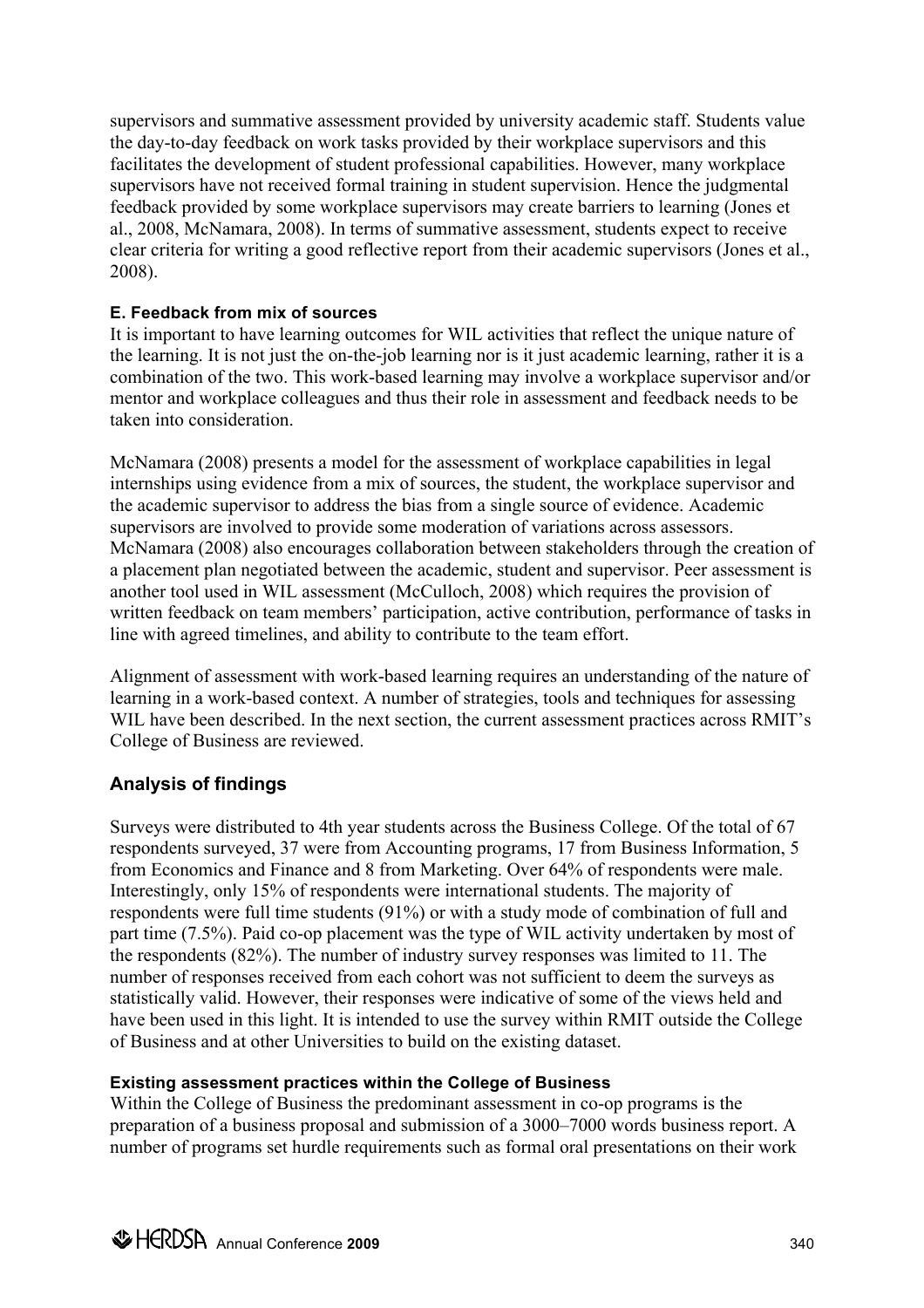placement, job applications and employment contracts. Particular examples of innovative practices include:

- *Reflective journals* Assessment of the students includes the construction of journals and reflection papers. This activity develops their reflective practice capability.
- *WIL student teams* Students are allocated to 'WILLING' teams at the start of their industry placement. These teams meet during the industry placement to exchange stories, discuss issues and concerns and to offer each other support. Guided discussion encourages students to look for connections between practice and theory.
- *Co-op student mentoring* Alumni and final year students mentor the current cohort of students completing work placements. These co-op student mentors meet with students at the monthly seminars and on-line within 'team talking spaces'. They are encouraged to promote discussion of issues, concerns and experiences.
- *Design of learning environments supported by eLearning* All course resources, student presentations and discussion forums are available online.

Employability skills are developed through knowledge gained from student learning experiences. Prior to work placements, course activities are firmly contextualised to ensure the transfer of knowledge gained from the academic components of the degree. To support students' success during co-op, classes are provided prior to the placement and during the industry work. Components of the course taught prior to the experience are geared to developing requisite skills e.g. preparation of a personal skills inventory, resume writing, practicing behavioural interview and job search techniques. After the co-op year, fourth year courses bring together individual learning experiences and re-embed the work experience in the growth of skills and knowledge delivered in the student's final year.

#### **Work integrated learning skills**

Students and staff surveyed did not rate the workplace skills provided by the co-op experience in the same order of importance. Students ranked analytical, initiative and enterprise skills as the most important, though the differences between these and the next important were only marginal. Academics rated preparation for the workforce as the most critical, and problemsolving skills, analytical skills, teamwork and application of theories and concepts as a very close second. It was a little surprising that students did not rank preparation for the workforce as the most important.

| Student ratings workplace skills       | $(n=11)$ | Academic<br>workplace<br>ratings  | $(n=11)$ |
|----------------------------------------|----------|-----------------------------------|----------|
|                                        | Means    | skills                            | Means    |
| Analytical skills                      | 3.5      | Preparation for workforce         | 3.7      |
| Initiative and enterprise skills       | 3.5      | Problem solving skills            | 3.5      |
| Confident tackling unfamiliar problems | 3.4      | Analytical skills                 | 3.5      |
| Problem-solving skills                 | 3.4      | Team work                         | 3.5      |
| Plan and manage work                   | 3.4      | Theories and concepts application | 3.5      |
| Preparation for workforce              | 3.4      | Written communication             | 3.4      |
| Written communication                  | 3.3      | Confidence tackling unfamiliar    | 3.2      |
|                                        |          | problems                          |          |
| Team work                              | 3.3      | Plan and manage work              | 3.2      |
| Application of theories and concepts   | 3.3      | Initiative and enterprise         | 3.2      |

Table 1: Academic and student perceptions of the relative importance of skills developed

Students perceive the co-op experience as an important factor in improving their skills in the areas of initiative, enterprise and confidence. The connection between professional development through the WIL experience and an improvement in students' application of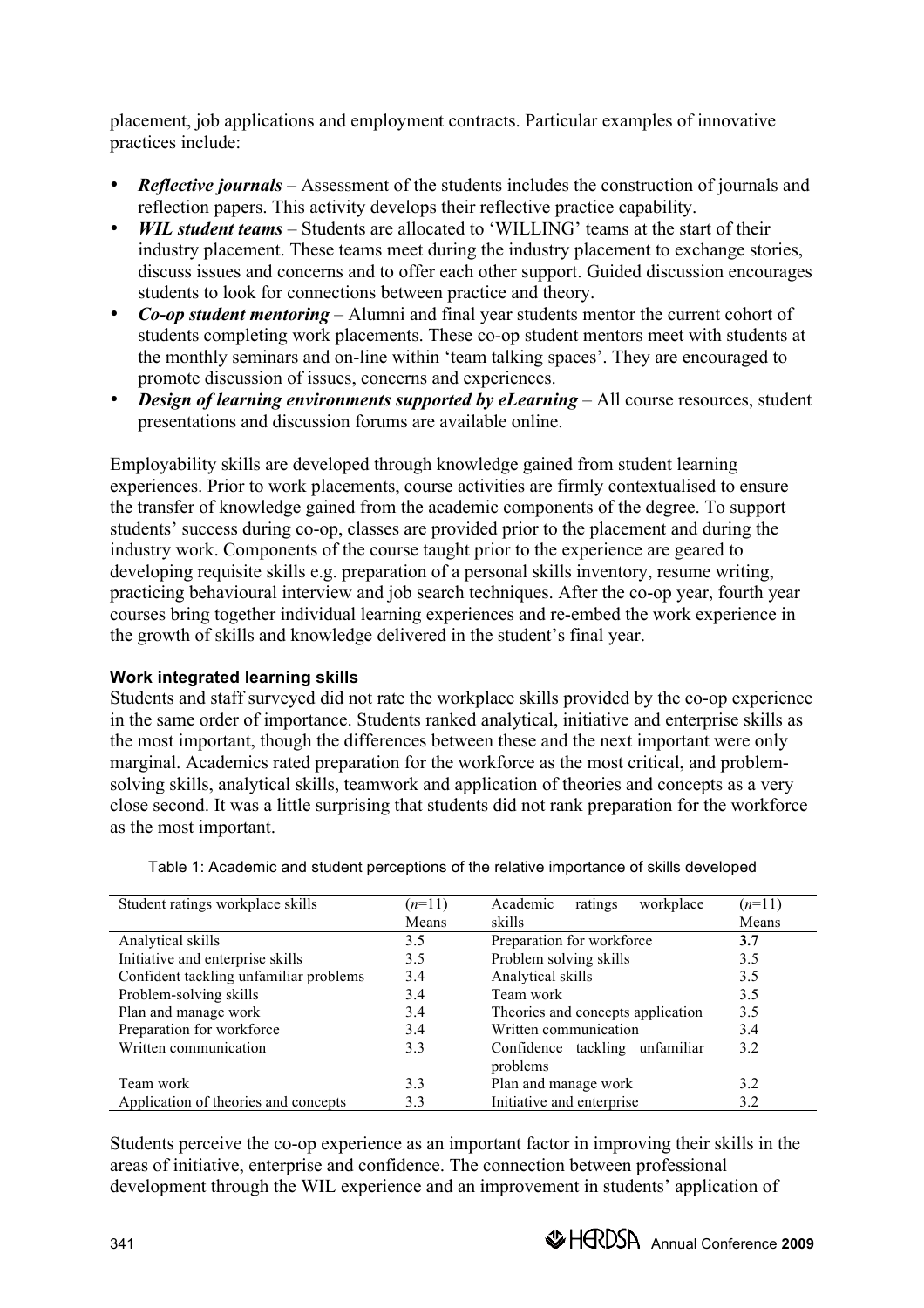theories and skills did not appear to be recognised by the student cohort surveyed. Table 1 summarises the differences in academic and student perceptions of the relative importance of employability skills developed.

### **Discussion of findings**

In order to create and facilitate measurable work-based learning tasks that ensure 'work ready' graduates all of the workplace skills cited in Table 1 must be addressed. Designing and implementing assessments that embed generic professional capabilities, academic theories and concepts and the needs of industry is a complex task. Industry representatives, academic mentors and students value different types of assessments geared to individual development needs. Workplace learning is influenced by a highly complex set of variables loosely grouped across three overlapping dimensions: the contextual dimension, the social dimension and the learning dimension.

The key findings of the literature review and stakeholder surveys present characteristics that specifically pertain to learning in a workplace environment namely:

- Each work placement context offers a unique set of student experiences.
- The capabilities required in a workplace are more than just the discipline-specific or technical skills and knowledge students acquire at university. It is an imperative that students apply these skills in a real world industry setting. Common generic employability skills are written and oral communication, teamwork, problem solving, initiative and enterprise, planning and organising; self management and professional practice.
- An action learning model encourages the learner, the organisation and the program facilitators to reflect, review and modify assumptions and actions (Kolb, 1984).
- The increasing importance of collaborative relationships between the students, the academics and the employers.
- The developmental nature of workplace learning requires assessment to be designed so as to provide formative and summative feedback to the student from a mix of sources (academic, workplace supervisor, work peers or study peers).
- Students should take greater responsibility for their learning. This responsibility is linked to action learning and feedback for development.

The *CCARDS assessment framework* for workplace learning has emerged from the literature review and survey findings and addresses these key characteristics.

### **The CCARDS assessment framework**

The research to date has identified a number of innovations; the challenge now is to consider the findings that indicate the preferred assessment modes that are relevant to the context and to investigate their implementation. Construction of the CCARDS assessment framework is based on pedagogical and practical underpinnings (Figure 1).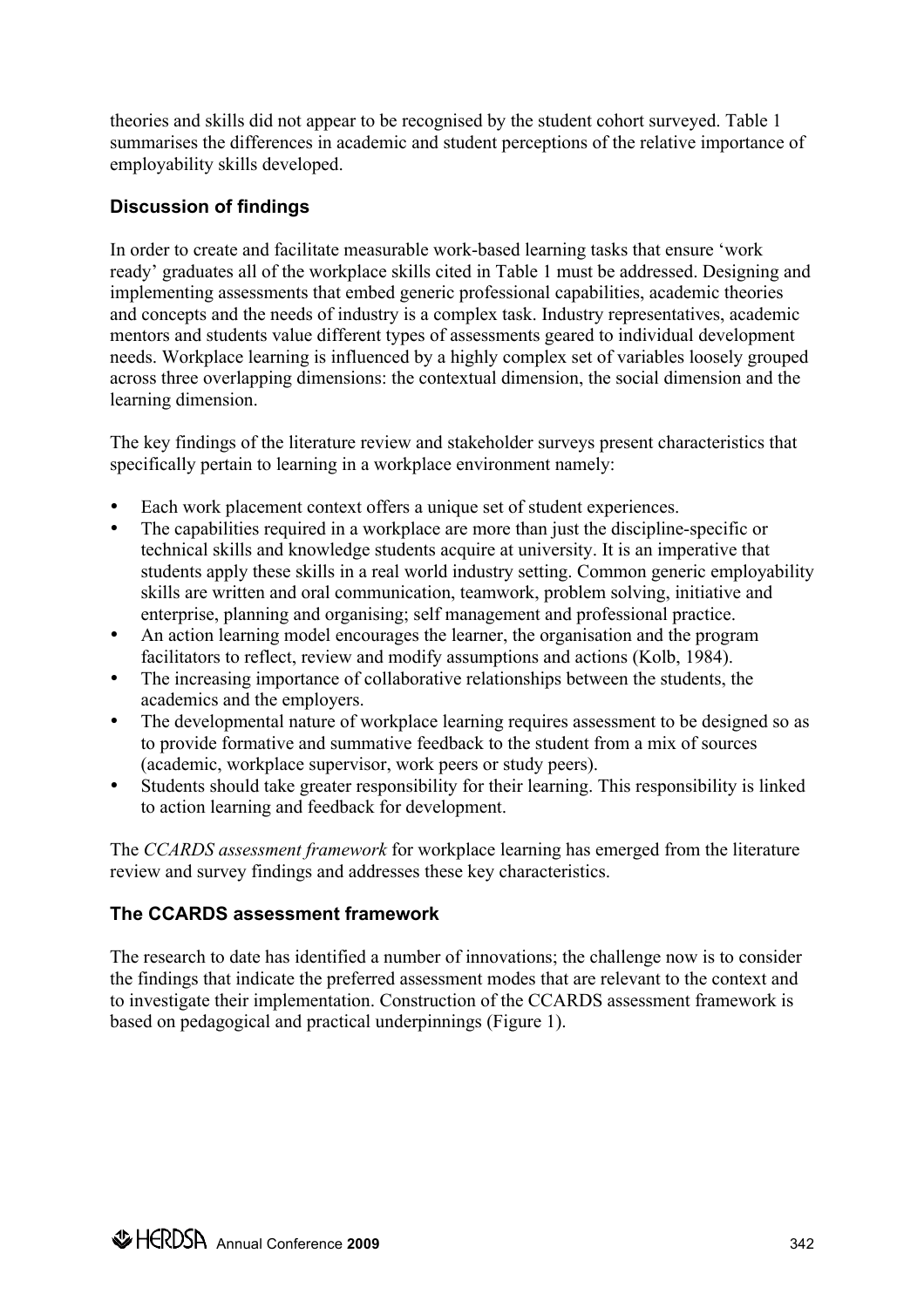

Figure 1: Development of the Assessment Framework

Table 2 demonstrates what criteria might be considered in constructing assessment tools. The CCARDS assessment framework provides a simple checklist for ensuring the professional context, environment and generic development are embedded in the choice of assessment type. The table also illustrates, in red, examples of innovative assessment tools employed in the Bachelor of Business (Business Information Systems) co-op program.

|  | Table 2: WIL assessment framework |
|--|-----------------------------------|
|--|-----------------------------------|

| $\mathcal{G}_{\text{ontextual}}$ | Does the assessment tool allow students to take into account<br>characteristics about their specific workplace?<br>e.g. organisational analysis                                                                                                                                             |
|----------------------------------|---------------------------------------------------------------------------------------------------------------------------------------------------------------------------------------------------------------------------------------------------------------------------------------------|
| ${\bf G}$ apability driven       | Does the assessment tool specifically measure the discipline-specific<br>capabilities and graduate attributes / employability skills articulated in<br>the course objectives?<br>e.g. workplace performance review includes list of capabilities                                            |
| <b>A</b> ction-based<br>learning | Does the assessment tool encourage students to reflect, review, and<br>modify actions to make improvements in their learning cycle?<br>e.g. placement plan and report on achievements                                                                                                       |
| Relationship<br>collaboration    | Does the assessment tool factor in feedback from workplace<br>supervisors? How do all the stakeholders collaborate and relate?<br>e.g. three site visits where students, workplace supervisor &<br>academic supervisor discuss a placement plan, middle & final work<br>performance reviews |
| $\mathbf D$ evelopmental         | Is the assessment tool developmental in nature? Does it specifically<br>provide for formative feedback and assessment?<br>e.g. formative feedback on learning activities                                                                                                                    |
| Student-centred                  | Does the assessment tool recognise the self-directed learning and<br>increased responsibility that the student takes in learning in the<br>workplace?<br>e.g. reflective journals & learning papers                                                                                         |

# **Conclusion**

Students, academics and employers were surveyed to gain an insight into their perspectives on the effectiveness of existing assessment practices. An analysis of our survey findings highlighted the misalignment between the potential learning outcomes of WIL and the assessment tasks. Consequently assessment tasks were seen as a chore rather than a way of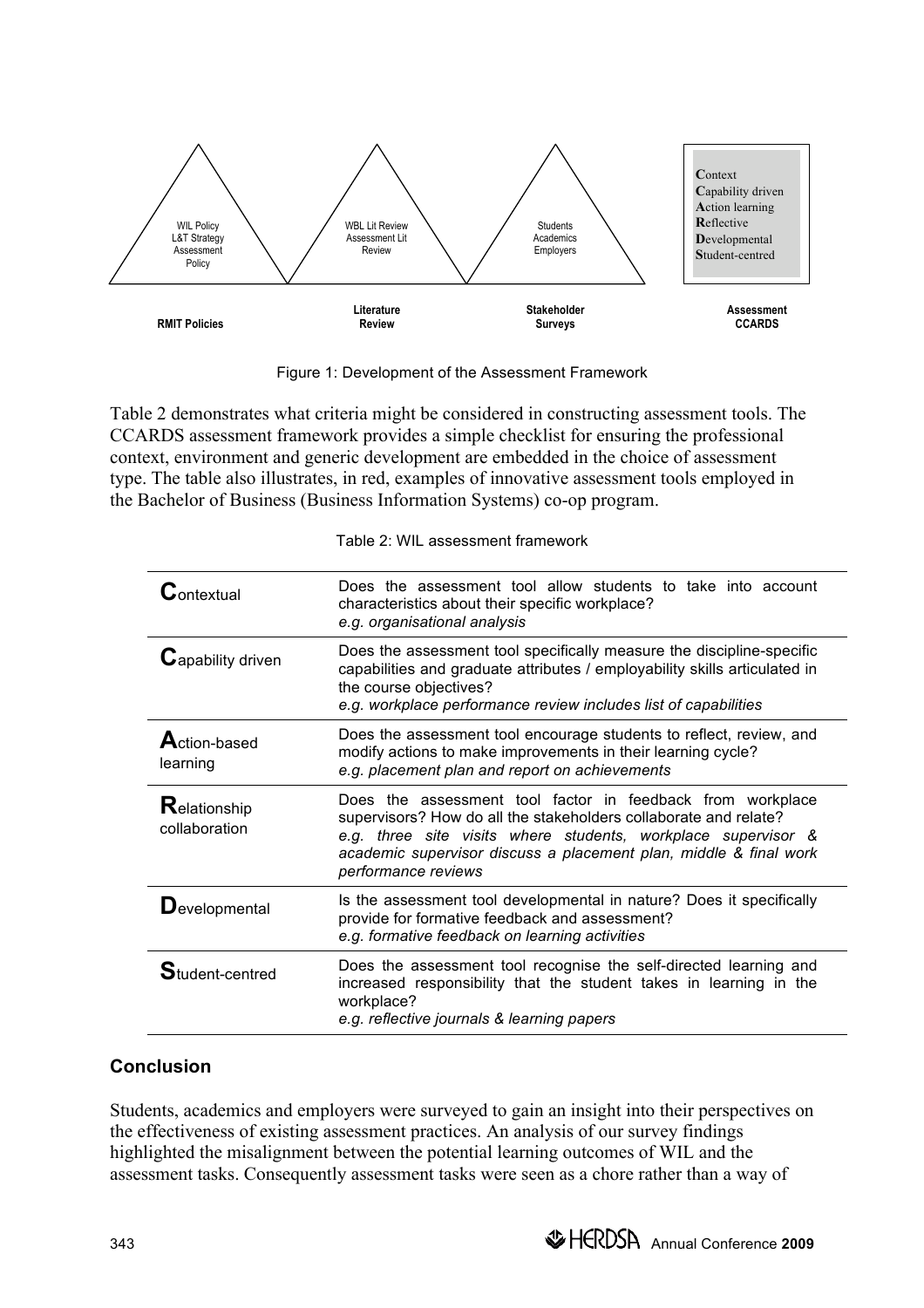promoting learning. The results of the surveys highlighted the need for academics to develop WIL assessment tasks from pedagogical foundations; for assessment strategies to be designed for students to take responsibility for their own learning; and the need to involve and engage employers and other students in the learning and assessment processes.

The extensive literature review conducted across the fields of co-operative work, work-based learning, adult learning and organisational learning highlighted the complexity of assessment in WIL and the need to look at assessment strategies that involve the contextual, social and learning dimensions. The review also reinforced the rich learning environment of the workplace for learning and developing professional skills particularly generic employability skills. Literature on current assessment practices was reviewed and characteristics of innovative assessment practices identified. These characteristics were used to prepare the multi-dimensional CCARDS assessment framework.

A synthesis of the findings of the above investigations further developed the CCARDS assessment framework. Each phase of our investigation either reinforced previous findings or gave new insights into the complexities surrounding WIL assessment practices. A holistic picture of assessment tools and delivery attributes was created in the CCARDS Framework. We believe this Framework will provide a useful starting point for academics to develop effective and efficient assessment tasks for WIL.

#### **References**

- Atkinson, L., Rizzetti, J., & Smith, S. (2005). Online resources for work integrated learning: A case study in reusability and flexibility. *Proceedings of ascilite 2005: Balance, fidelity, mobility: Maintaining the momentum?* (pp. 37.45). Brisbane: QUT. Retrieved 21 09 2007,
- http://www.ascilite.org.au/conferences/brisbane05/blogs//proceedings/05\_Atkinson.pd Biggs, J. B. (2003). *Teaching for quality learning at university: What the student does*. Philadelphia:
- Buckingham, Society for Research into Higher Education/Open University Press.
- Biggs, J. (1999). *Teaching for Quality Learning at University.* Buckingham, UK: Open University Press, SRHE.
- Boud, D. (2000). Sustainable assessment: rethinking assessment for the learning society. *Studies in Continuing Education*, 22 (2), 151–167.
- Boud, D., Cohen, R. and Walker, D. (1993). Understanding learning from experience'. In D. Boud, R. Cohen and D. Walker (eds) *Using Experience for Learning* (pp.1–17). Buckingham: SRHE and The Open University Press.
- Boud, D. & Falchikov, N. (2006). Aligning assessment with long-term learning. *Assessment & Evaluation in Higher Education*, 31 (4), 399–413.
- Brodie, P. & Irving, K. (2007). Assessment in work-based learning: investigating a pedagogical approach to enhance student learning. *Assessment & Evaluation in Higher Education*, 32 (1), 11–19.
- Burns, G., Colin, U., Chisholm, W. & McKee, A. (2000). *Economic and Strategic Issues Relating to Work Based Learning*. Business School, University of Glasgow.
- Corrin and Smith (2007) Moving towards a university wide implementation of an ePortfolio tool *Australasian Journal of Educational Technology*, 23(1), 1–16.
- Costley, C. (2007). Work-based learning: assessment and evaluation in higher education. *Assessment & Evaluation in Higher Education*, 32 (1), 1–9.
- Costley, C. & Armsby, P. (2007). Work-based learning assessed as a field or a mode of study. *Assessment & Evaluation in Higher Education*, 32 (1), 21–33.
- Crisp, B. R. (2007). Is it worth the effort? How feedback influences students' subsequent submission of accessible work. *Assessment and Evaluation in Higher Education*, 32 (5), 571–581.
- DEST (2002). Employability Skills for the Future. Commonwealth of Australia.
- Eraut, M. E., Alderton, J., Cole, G. & Senker, P. (1998) *Development of Knowledge and Skills in Employment*. East Sussex, UK, University of Sussex.
- Foley, G. (2004) Introduction: The state of adult education and learning. IN FOLEY, G. (Ed.) *Dimensions of Adult Learning: Adult education and training in a global era.* Crows Nest, NSW, Allen & Unwin.